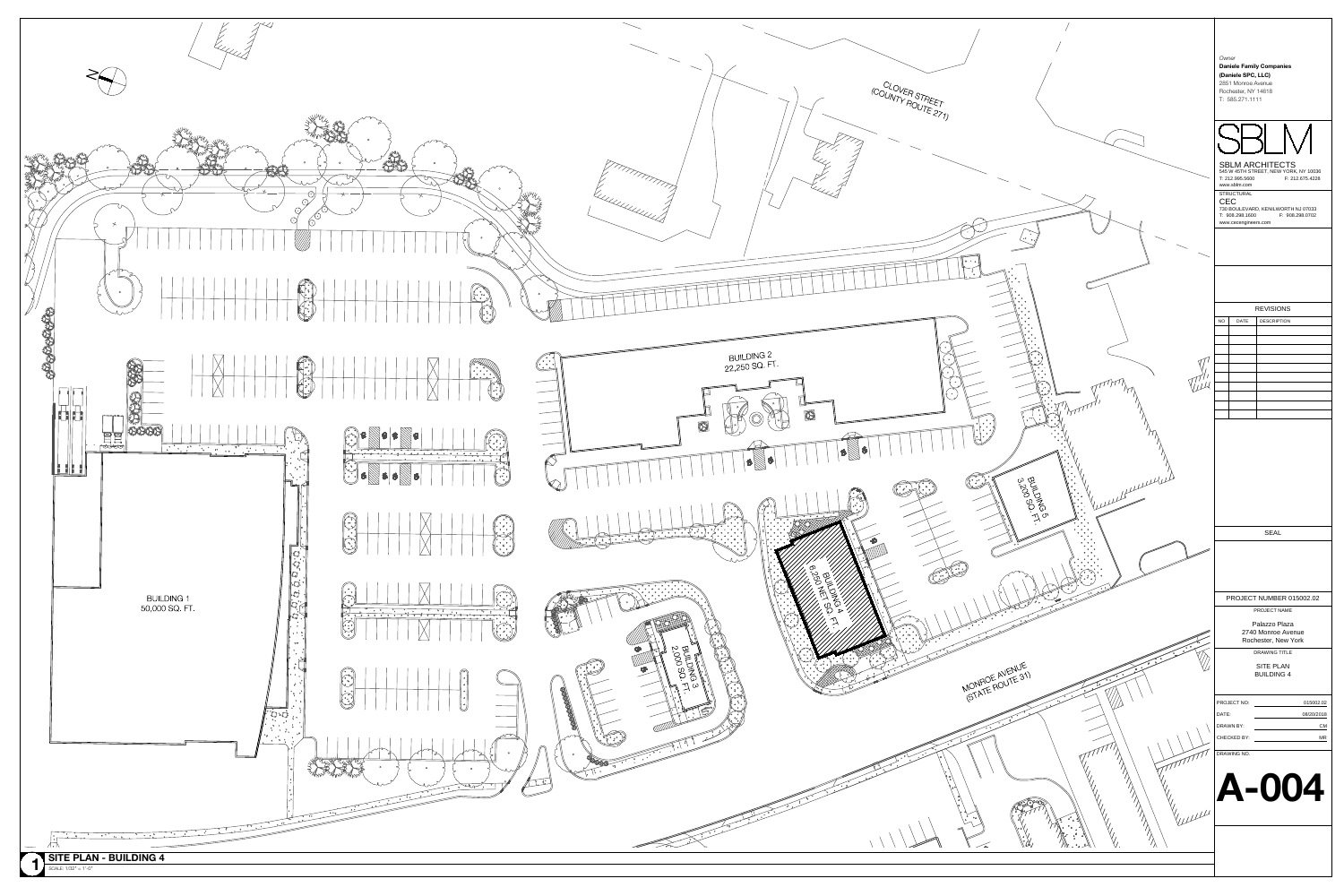| Owner     |                                                              |                                                                                    |
|-----------|--------------------------------------------------------------|------------------------------------------------------------------------------------|
|           | (Daniele SPC, LLC)                                           | <b>Daniele Family Companies</b>                                                    |
|           | 2851 Monroe Avenue<br>Rochester, NY 14618<br>T: 585.271.1111 |                                                                                    |
|           |                                                              |                                                                                    |
|           |                                                              |                                                                                    |
|           |                                                              |                                                                                    |
|           | T: 212.995.5600                                              | <b>SBLM ARCHITECTS</b><br>545 W 45TH STREET, NEW YORK, NY 10036<br>F: 212.675.4228 |
|           | www.sblm.com<br><b>STRUCTURAL</b>                            |                                                                                    |
| CEC       | T: 908.298.1600                                              | 730 BOULEVARD, KENILWORTH NJ 07033<br>F: 908.298.0702                              |
|           | www.cecengineers.com                                         |                                                                                    |
|           |                                                              |                                                                                    |
|           |                                                              |                                                                                    |
|           |                                                              |                                                                                    |
|           |                                                              | <b>REVISIONS</b>                                                                   |
| ΝO        | <b>DATE</b>                                                  | <b>DESCRIPTION</b>                                                                 |
|           |                                                              |                                                                                    |
|           |                                                              |                                                                                    |
|           |                                                              |                                                                                    |
|           |                                                              |                                                                                    |
|           |                                                              |                                                                                    |
|           |                                                              |                                                                                    |
|           |                                                              |                                                                                    |
|           |                                                              |                                                                                    |
|           |                                                              |                                                                                    |
|           |                                                              |                                                                                    |
|           |                                                              |                                                                                    |
|           |                                                              |                                                                                    |
|           |                                                              |                                                                                    |
|           |                                                              | <b>SEAL</b>                                                                        |
|           |                                                              |                                                                                    |
|           |                                                              |                                                                                    |
|           |                                                              |                                                                                    |
|           |                                                              |                                                                                    |
|           |                                                              | <b>PROJECT NAME</b>                                                                |
|           |                                                              | Palazzo Plaza                                                                      |
|           |                                                              | 2740 Monroe Avenue<br>Rochester, New York                                          |
|           |                                                              | <b>DRAWING TITLE</b>                                                               |
|           |                                                              | <b>CONSTRUCTION PLAN</b>                                                           |
|           |                                                              | <b>BUILDING 4</b>                                                                  |
|           | PROJECT NO:                                                  |                                                                                    |
| DATE:     |                                                              | PROJECT NUMBER 015002.02<br>015002.02<br>08/20/2018                                |
|           |                                                              | <b>CM</b>                                                                          |
| DRAWN BY: | CHECKED BY:                                                  | ΜR                                                                                 |
|           | DRAWING NO.                                                  |                                                                                    |

圖

全县

## **KEY NOTES**

- **NU I ES**<br>YKK AP STOREFRONT (YES 60 TU OR APPROVED EQUAL) BLACK T<br>The YKK AP STOREFRONT (Y<br>DURANODIC FINISH
- 2 FABRIC CANOPY ABOVE
- FABRIC CANOPY ABOVE<br>SMOOTH, LEVEL, PROPERLY CURED CONCRETE FLOOR, IN BROOM-CLEAN SMOOTH, LEVEL, PROPERLY CURED CONCRETE FLOOR, IN BROG<br>CONDITION, READY TO ACCEPT TENANT'S FINISHES
- $\left\langle 4 \right\rangle$
- $\left\langle \frac{5}{2} \right\rangle$
- 
- $\left\langle \begin{array}{c} 6 \end{array} \right\rangle$

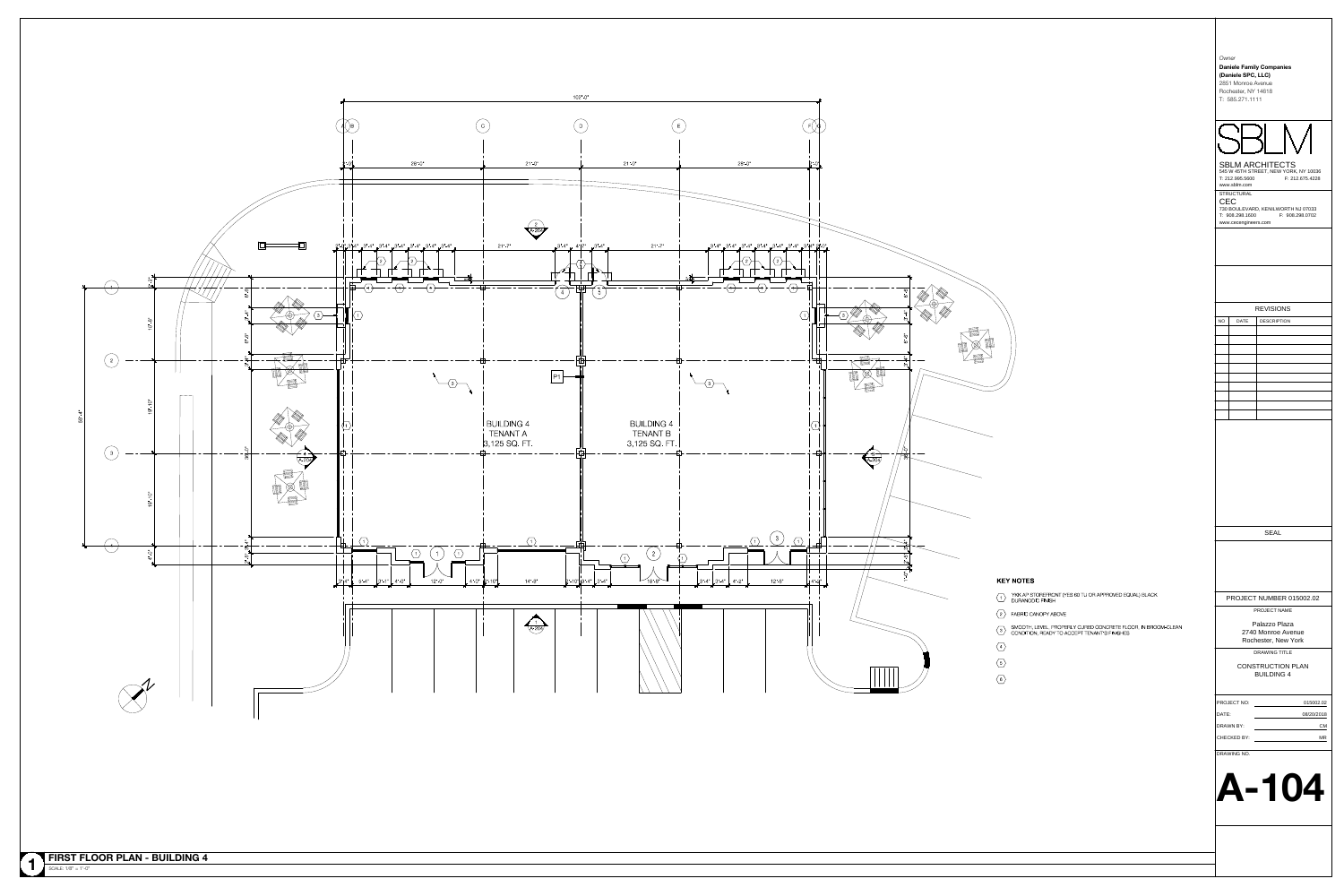| Owner<br>(Daniele SPC, LLC)<br>2851 Monroe Avenue<br>Rochester, NY 14618<br>T: 585.271.1111 |                          | <b>Daniele Family Companies</b>                                 |                             |  |  |
|---------------------------------------------------------------------------------------------|--------------------------|-----------------------------------------------------------------|-----------------------------|--|--|
|                                                                                             |                          |                                                                 |                             |  |  |
|                                                                                             |                          |                                                                 |                             |  |  |
| T: 212.995.5600                                                                             |                          | <b>SBLM ARCHITECTS</b><br>545 W 45TH STREET, NEW YORK, NY 10036 | F: 212.675.4228             |  |  |
| www.sblm.com<br><b>STRUCTURAL</b><br>CEC<br>T: 908.298.1600<br>www.cecengineers.com         |                          | 730 BOULEVARD, KENILWORTH NJ 07033<br>F: 908.298.0702           |                             |  |  |
|                                                                                             |                          |                                                                 |                             |  |  |
|                                                                                             |                          |                                                                 |                             |  |  |
|                                                                                             |                          | <b>REVISIONS</b>                                                |                             |  |  |
| <b>NO</b>                                                                                   | <b>DATE</b>              | <b>DESCRIPTION</b>                                              |                             |  |  |
| 01<br>02                                                                                    | 10-19-2018<br>07-15-2019 | <b>ISSUED FOR PERMIT</b>                                        | DEP. OF BUILDING SUBMISSION |  |  |
| 03                                                                                          | 08-15-2019               |                                                                 | DEP. OF BUILDING SUBMISSION |  |  |
| 04                                                                                          | 09-15-2019               |                                                                 | DEP. OF BUILDING SUBMISSION |  |  |
|                                                                                             |                          |                                                                 |                             |  |  |
|                                                                                             |                          |                                                                 |                             |  |  |
|                                                                                             |                          |                                                                 |                             |  |  |
|                                                                                             |                          |                                                                 |                             |  |  |
|                                                                                             |                          |                                                                 |                             |  |  |
|                                                                                             |                          |                                                                 |                             |  |  |
|                                                                                             |                          |                                                                 |                             |  |  |
|                                                                                             |                          |                                                                 |                             |  |  |
|                                                                                             |                          |                                                                 |                             |  |  |
|                                                                                             |                          |                                                                 |                             |  |  |
|                                                                                             |                          |                                                                 |                             |  |  |
|                                                                                             |                          | <b>SEAL</b>                                                     |                             |  |  |
|                                                                                             |                          |                                                                 |                             |  |  |
|                                                                                             |                          |                                                                 |                             |  |  |
|                                                                                             |                          |                                                                 |                             |  |  |
|                                                                                             |                          |                                                                 |                             |  |  |
|                                                                                             |                          | PROJECT NUMBER 015002.02                                        |                             |  |  |
|                                                                                             |                          | <b>PROJECT NAME</b>                                             |                             |  |  |
|                                                                                             |                          | Palazzo Plaza                                                   |                             |  |  |
| 2740 Monroe Avenue<br>Rochester, New York                                                   |                          |                                                                 |                             |  |  |
|                                                                                             |                          | <b>DRAWING TITLE</b>                                            |                             |  |  |
|                                                                                             |                          | <b>ROOF PLAN</b>                                                |                             |  |  |
|                                                                                             |                          | <b>BUILDING 4</b>                                               |                             |  |  |
| PROJECT NO:                                                                                 |                          |                                                                 | 015002.02                   |  |  |
| DATE:                                                                                       |                          |                                                                 | 08/15/2019                  |  |  |
| <b>DRAWN BY:</b><br><b>CHECKED BY:</b>                                                      |                          |                                                                 | <u>СМ</u><br>ΜR             |  |  |
|                                                                                             |                          |                                                                 |                             |  |  |
| DRAWING NO.                                                                                 |                          |                                                                 |                             |  |  |
|                                                                                             |                          |                                                                 |                             |  |  |
|                                                                                             | -114                     |                                                                 |                             |  |  |
|                                                                                             |                          |                                                                 |                             |  |  |
|                                                                                             |                          |                                                                 |                             |  |  |
|                                                                                             |                          |                                                                 |                             |  |  |
|                                                                                             |                          |                                                                 |                             |  |  |